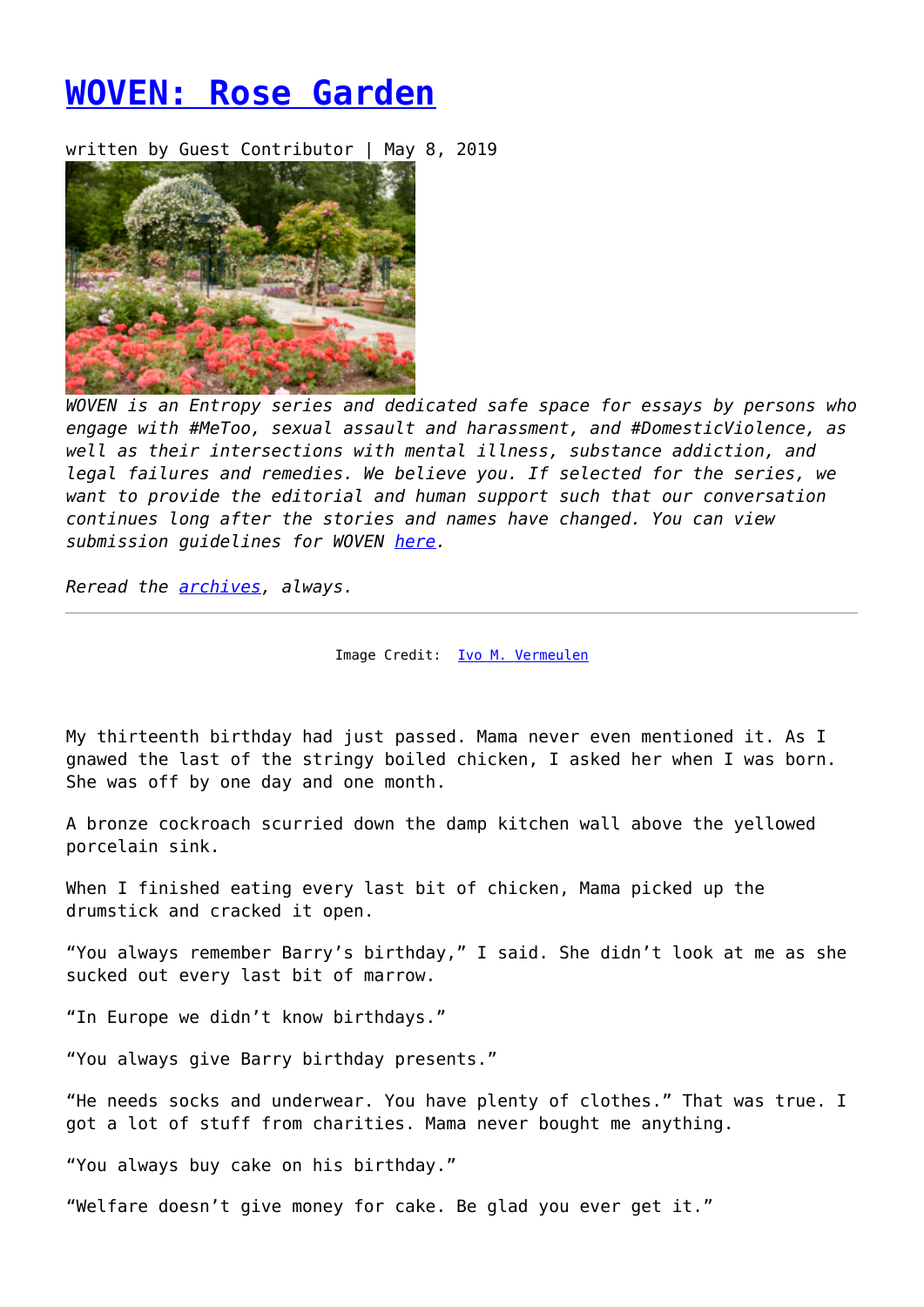"Why do you always forget my birthday and not his?" "Shut up," Mama stood up and scowled at me.

"No, I won't. You're not fair."

"Shut up, or else I'll throw you out like Sadie Robinson!" Her lower lip was trembling like it always did before she hit me.

"You're mean," I shouted. "You favor Barry because he's a boy."

Mama walked out of the kitchen. She'd never walked away like that before. She usually beat me with her shoe or a belt if I argued with her. A minute later she returned with my brother, Barry, who was over six feet tall. They frequently ganged up on me. I struggled as they pushed and dragged me across the dirty linoleum. "You can't talk fresh to me," Mama said. "You're getting out of my house."

"I'm not going," I cried, hanging onto the kitchen doorway.

They shoved me out the apartment door and slammed it behind me. They'd never thrown me out before. Alone, in the dim hallway, I pounded on the wooden door. No one came.

I curled up on the cold tile floor, hoping the neighbors wouldn't see me. I started to cry. Standing up, I rang the doorbell and knocked on the door gently. Mama still didn't answer. I'd just become Sadie Robinson, the bad girl whose parents threw her out. Mama had warned me for years that I would end up like her. Nobody took Sadie in and she lived on the street and never had any clean underwear.

Slowly stepping down the three flights of stairs, I wiped my tears with the back of my hand and thought about where to go. At the bottom of the stoop steps, I turned left to avoid the gossiping neighbors sitting on wooden folding chairs. These old ladies would always stare at me and complain to Mama about my screaming. They threatened to call the police to take me away. Ashamed, I didn't want them to see my tear-stained face.

Just past the empty lot next to our building, I saw red roses climbing wildly over the deserted two-story house on the corner. I decided to go to the botanical garden to see the gorgeous display of row upon row of roses. The Bronx Zoo was across the street, and the gardens just beyond it. I had roamed the zoo since I was nine years old.

I walked up Bronx Park South toward the zoo entrance. Old people sat on the long line of benches. A giraffe peered through the trees, as lonely as me. I could visit the gorilla again, stare into her sad eyes and commune with her about our shared sorrow.

I quickly tromped across the huge zoo, through Sunday afternoon crowds, barely noticing the ducks, birds, elephants, monkeys and seals. I decided not to visit my gorilla friend because I didn't want to cry. After passing the flock of pink flamingos, I exited, crossed Fordham Road and entered a dense forest in the Botanical Garden.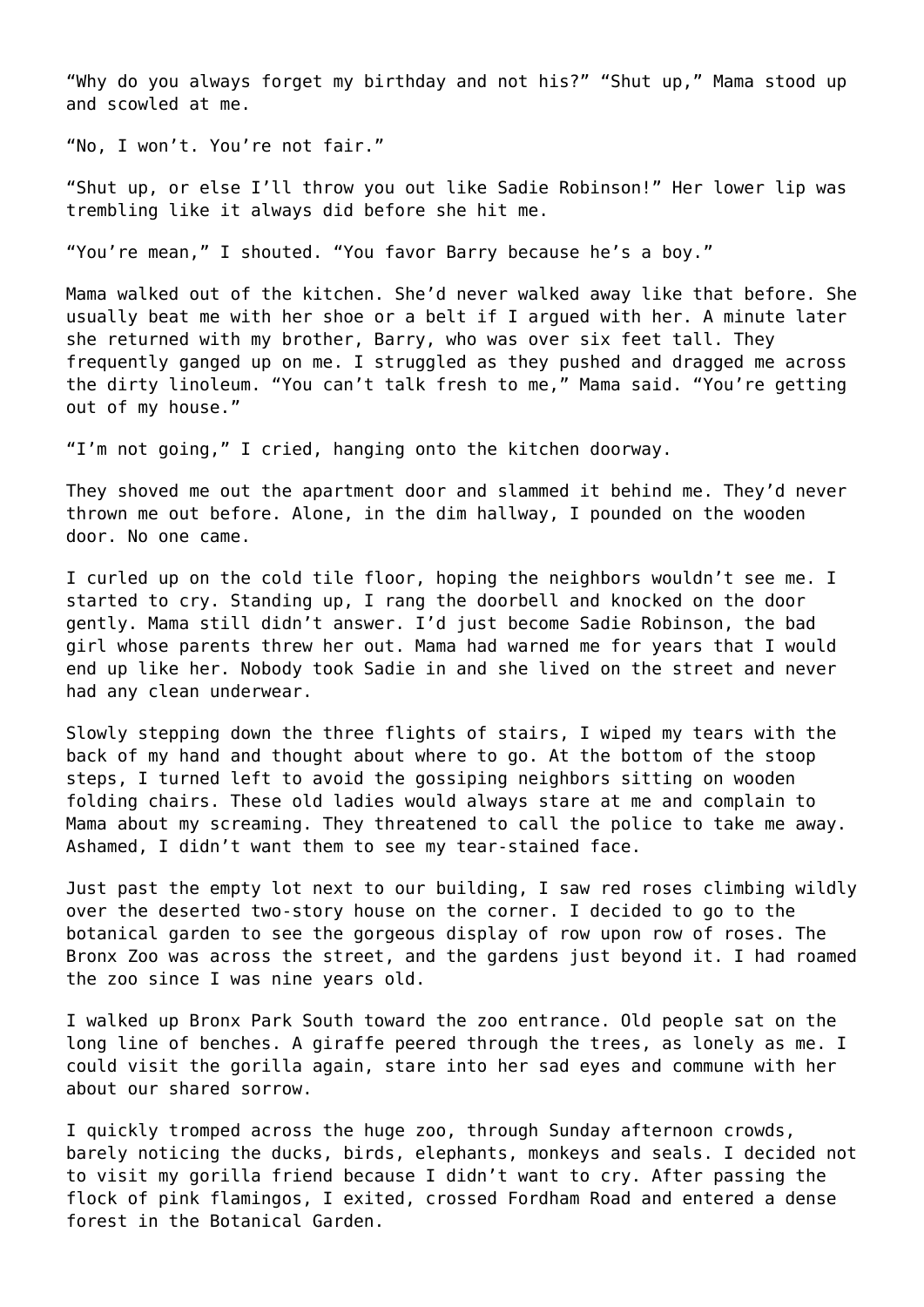My brother had led me along this path, through meadows and across the river to the trail to the rose garden. He'd also taught me which plants were edible. I was sure that I would find my way even though I'd never been here alone.

The Bronx River flowed swiftly below me. If I lived in a cave, I could wash myself in these waters like the Indian maidens did long ago. I pulled up a long blade of grass and chewed on a sweet onion.

Startled by a sudden loud rustling, I froze. According to Barry, bears lived in some of the surrounding caves. My heart pounded. Then I saw a grey squirrel staring at me with big dark eyes. I hurried down the hill to the paved river road.

Across the stone bridge, the dirt path was soft and thick with pine needles. I started singing, *Gonna lay down my sword and shield, down by the riverside*.

Voices came from behind me. Turning around, I saw boys in white shirts and dark blue pants, uniforms for Catholic school. They looked like they had just gotten out of church.

I was scared to walk deeper into the deserted forest with this pack of boys behind me. I turned back to the bridge and walked toward the boys, heading for the paved road where there might be other people. On my block, I'd been hassled by boys who threw ice balls at me. On Halloween, they swung at me with stockings filled with flour and rocks.

The six boys approached as if they didn't see me. I walked straight ahead. Then they blocked my path. They looked about my age, but they were all shorter than me. I stood up to my full height, pulled my shoulders back and acted as confident and grown-up as I could.

A blond boy shouted, "Look at her!"

A boy with a freckled face yelled, "She's got tits."

Another pushed me. I started to fall but caught my balance.

"Get her!" the redhead commanded.

I started to run. One boy grabbed me, ripped the rubber bands off my pony tails and another squeezed my breast.

"Get your filthy hands off me," I screamed.

The redhead laughed and tore at my blouse. Infuriated, I kicked at his wiener. Scratched his eyes. Someone else came at me. I kept kicking and scratching. Blood flowed from the redhead's eye.

Suddenly, they all gathered around him and hurried away. I was still screaming, "Help, help!"

I raced away down the pine needle path. After tripping on a rock, I came to a